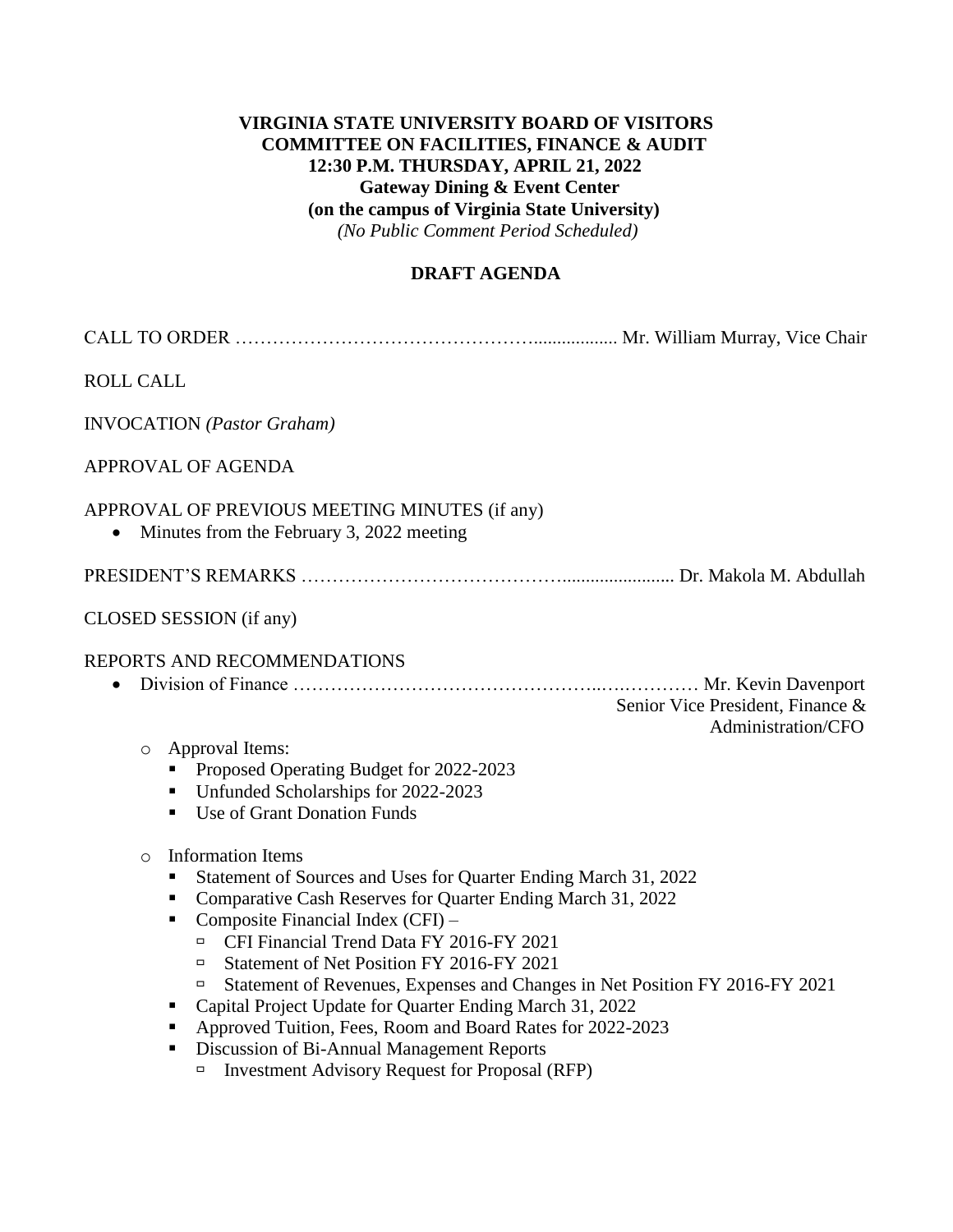|  | <b>Chief Information Officer</b> |
|--|----------------------------------|

• Internal Audit ……………………………………………………..…….…….. Ms. Tasha Owens

Interim Chief Audit Executive

- o Approval Items:
	- Resolution: Approval of Internal Audit Charter
	- Resolution: Approval of 2022-2023 Internal Audit Plan
- o Information Items
	- Corrective Action Plan Status
	- Case Workload Status
	- Audit Plan Status
	- Audit Charter Revisions
	- Audit Activities Update
	- Commonwealth of Virginia Update
	- Consulting Services Update
- Office of Compliance ………………………………………………………… Ms. Shawri King-Casey Senior Advisor to the President for Institutional Ethics, Equity & Compliance
	- o Information Items
		- Learning from our Compliance Past to Secure our Compliance Future
			- $\Box$  Maximizing our Audit, Risk, and Compliance Program
		- Compliance Update Highlights
			- <sup> $\Box$ </sup> Correction Action Plan Detail Update
			- □ Board of Visitors Creation of Ad Hoc Audit Committee
				- Audit Manual and Appendices
		- Upcoming Compliance Efforts
			- University Internal Audit and Compliance Committee
				- Committee Composition and Purpose
			- $\Box$  Director of Equal Employment Opportunity/Title IX Compliance
			- Fiscal Year 2021 Auditor of Public Accounts (APA) Audit Status
		- $\blacksquare$  New Hire: Director of Diversity, Inclusion & Belonging
- Update from the Audit Sub-Committee ……………………………. Rector Valerie K. Brown

# OTHER BUSINESS

# ADJOURNMENT

*\*\*All start times for committees are approximate. Meetings may begin after the posted approximate start time as committee members are ready to proceed. The Board reserves the right to change its schedule as needed.*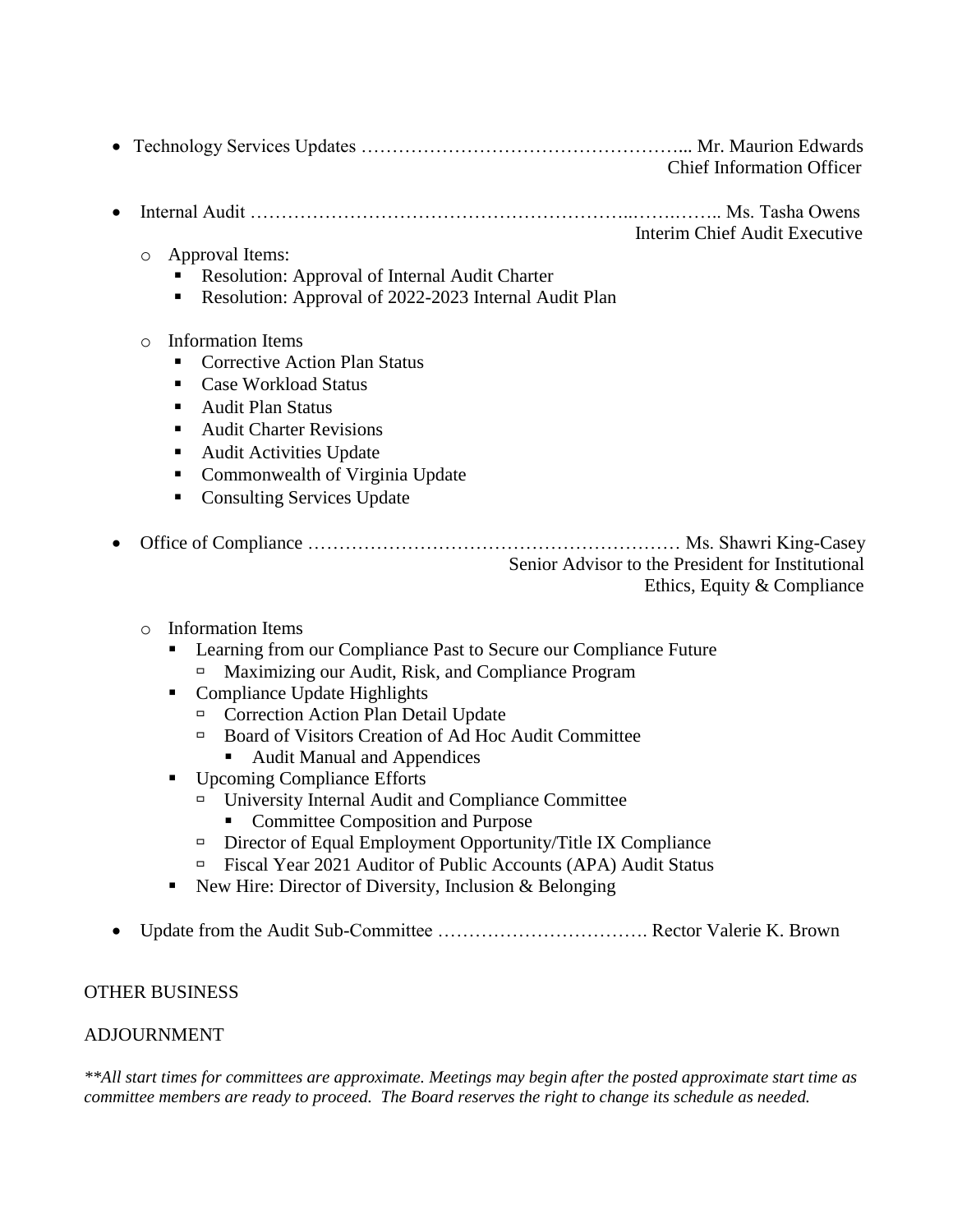#### **VIRGINIA STATE UNIVERSITY BOARD OF VISITORS FACILITIES, FINANCE AND AUDIT COMMITTEE DRAFT MEETING MINUTES April 21, 2022**

#### **CALL TO ORDER**

Mr. William Murray, Vice Chair, called the Facilities, Finance, and Audit Committee meeting to order at approximately 12:30 p.m. in the Gateway Dining and Event Center.

#### **ROLL CALL**

A quorum was present.

*Committee Members Present:* Mr. William Murray, Vice Chair Mr. Michael Flemming Mr. Raul Herrera Mr. Charlie Hill *(electronic participation)* Mr. Jon Moore Mr. Wayne Turnage Dr. Valerie Brown, Rector *(ex-officio)*

*Others Board Members Present:* Mr. Glenn Sessoms Ms. Pamela Currey Dr. Christine Darden

*Administration Present:*

Makola M. Abdullah, Ph.D., President Dr. Donald Palm, Senior Vice President/Provost Kevin Davenport, Vice President, Finance/Administration/CFO Shawri King-Casey, Senior Advisor, Institutional EEC Dr. Tia Minnis, Vice Provost, Academic Success, Planning & Inst. Eff. Regina Barnett-Tyler, Assoc. Vice President, Student Success & Engagement Dr. Gwendolyn Dandridge, AVP/Director, Communications Adrian Petway, AVP, Budget Office Maurion Edwards, CIO/Technology Services David Bragg, Chief of VSU Police Dept. Alexis Brooks-Walter, Asst. Vice Provost, Enrollment Dr. Annie C. Redd, Special Asst. to President/Board Liaison

*Legal Counsel Present:* Mike Melis, Assistant State Attorney General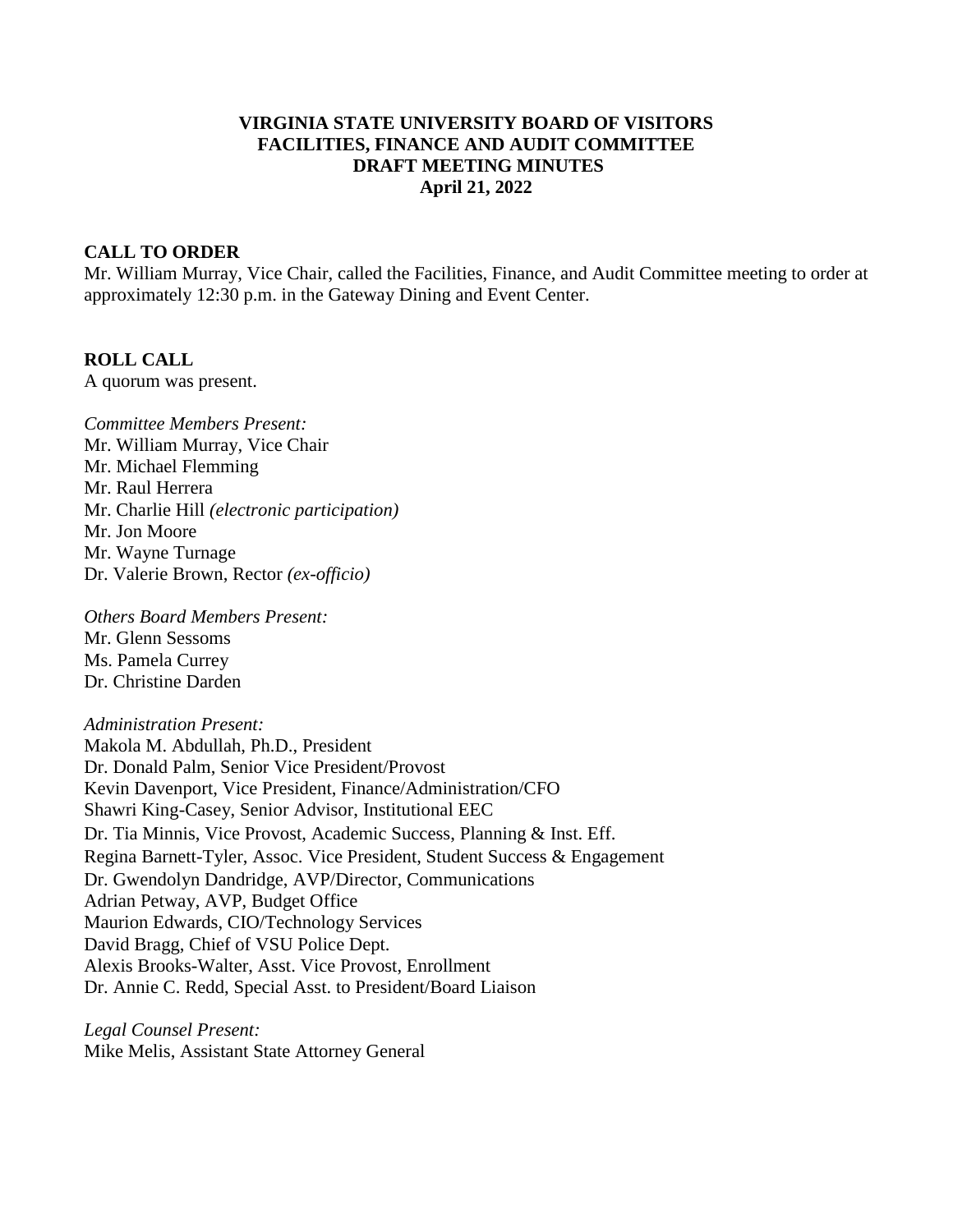*Others Present:* Yourdonus James, Director, Conference Services Benjamin Houck, Finance Pastor Graham, Director of Campus Ministries Tasha Owens, Internal Audit Malika Blume, President's Office Travis Edmonds, Technology Services Derrick Jennings, Technology Services

The following Board member(s) participated by electronic means using Cisco WebEx.

• Dr. Charlie Hill, located in Hampton, VA, because of personal reasons.

### **INVOCATION**

Vice Chair invited Pastor Graham to offer the invocation.

#### **APPROVAL OF AGENDA**

Vice Chair asked for a motion to approve the meeting agenda. The Committee approved the agenda by roll call vote.

#### **PREVIOUS MEETING MINUTES**

Vice Chair asked for a motion to approve previous meeting minutes. The Committee approved the previous meeting minutes by roll call vote.

#### **PRESIDENT'S REMARKS**

Dr. Abdullah provided opening remarks, specifically noting investment in campus improvements on the auxiliary side which are forthcoming in the presentations. He thank the committee members for being at the meeting.

#### **REPORTS AND RECOMMENDATIONS**

#### **Division of Finance & Administration**

Mr. Davenport presented the cash and reserve balances, noting the full investment of the McKenzie Scott gift, highlighting VCAN balances, and providing additional context about federal funds and auxiliary balances.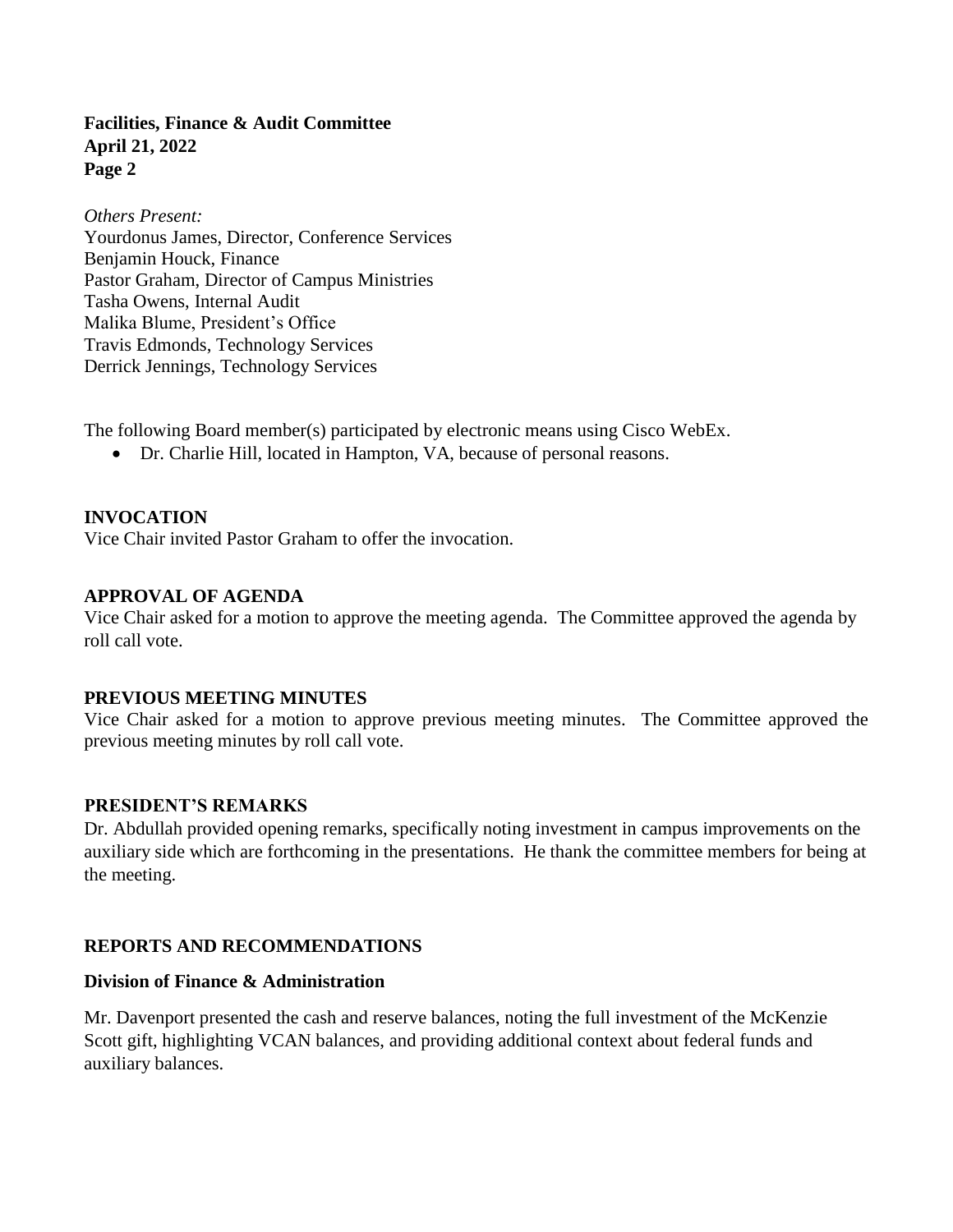Mr. Davenport presented the University's unfunded scholarship request, noting that this request is netted against tuition and fees rather than supported by any particular budget source. He explained the variance between unfunded amounts spent versus approved amounts in the past, noting flexibility in these funds and that needs may fall below maximum approved amounts. A motion was made to recommend this item to the full Board.

Mr. Davenport presented a resolution for the use of grant donation funds, thanking Mr. Huffman and his staff for performing additional due diligence on these funds which were discovered as a result of an APA audit finding. He explained the proposal to use these funds for scholarships to support the department that originally received funds (or next closest department). Mr. Davenport also specifically thanked the APA for their work, which led to the discovery of these funds. A motion was made to recommend this item to the full Board.

Mr. Davenport presented the operating budget as his final approval item. He noted that this budget does not include state funding amounts, stating that the general assembly is still in session. He presented a chart of enrollment trends compared to budget, noting that the amount of students budgeted on campus was increased but that the budget is still very conservative. He highlighted the extension received on the CARES funds, the six million dollars in additional technology costs, rate increases to major contracts, employee salary increases, utility rate increases, new athletic programs, the \$13.7 use of auxiliary funds for property acquisitions around the Multi-Purpose center, updates to athletic fields, and the newly added \$500k budget for contingency. A motion was made to recommend operating budget as presented to the full Board.

Mr. Davenport presented the Composite Financial Index (CFI), noting that it is a way to measure the university's financial health. He elaborated that our goal is not just to have high CFI, but that this is a tool to let us know when it is time to start investing in ourselves. He presented the four component ratios of the CFI noting the long-term and short-term goals of each of the ratios.

Mr. Davenport presented an update on the Student Union project, noting the extension of the HEERF money and the additional ability granted to use those funds towards construction costs on campus. He noted that there are still costs remaining to be paid but that we expect \$5 million to be made available for use towards capital projects. He discussed debt that is rolling off and that how we would be able to do this project without having to raise student tuition or fees. He also discussed who he met with so far and noted preliminary discussions and support and support of the concept. He stated that the BOV would need to approve this project for which bond issuance would be in February. He noted that the project is expected to be \$35 million and that all options such as new construction or renovation are still on the table.

A Visitor asked about CFI and what Mr. Davenport expects the chart to do going forward, given the recent increases. Mr. Davenport stated that it is possible for the number to increase, due to the heavy role that expenditure on capital projects plays in the value of the index. Dr. Abdullah added that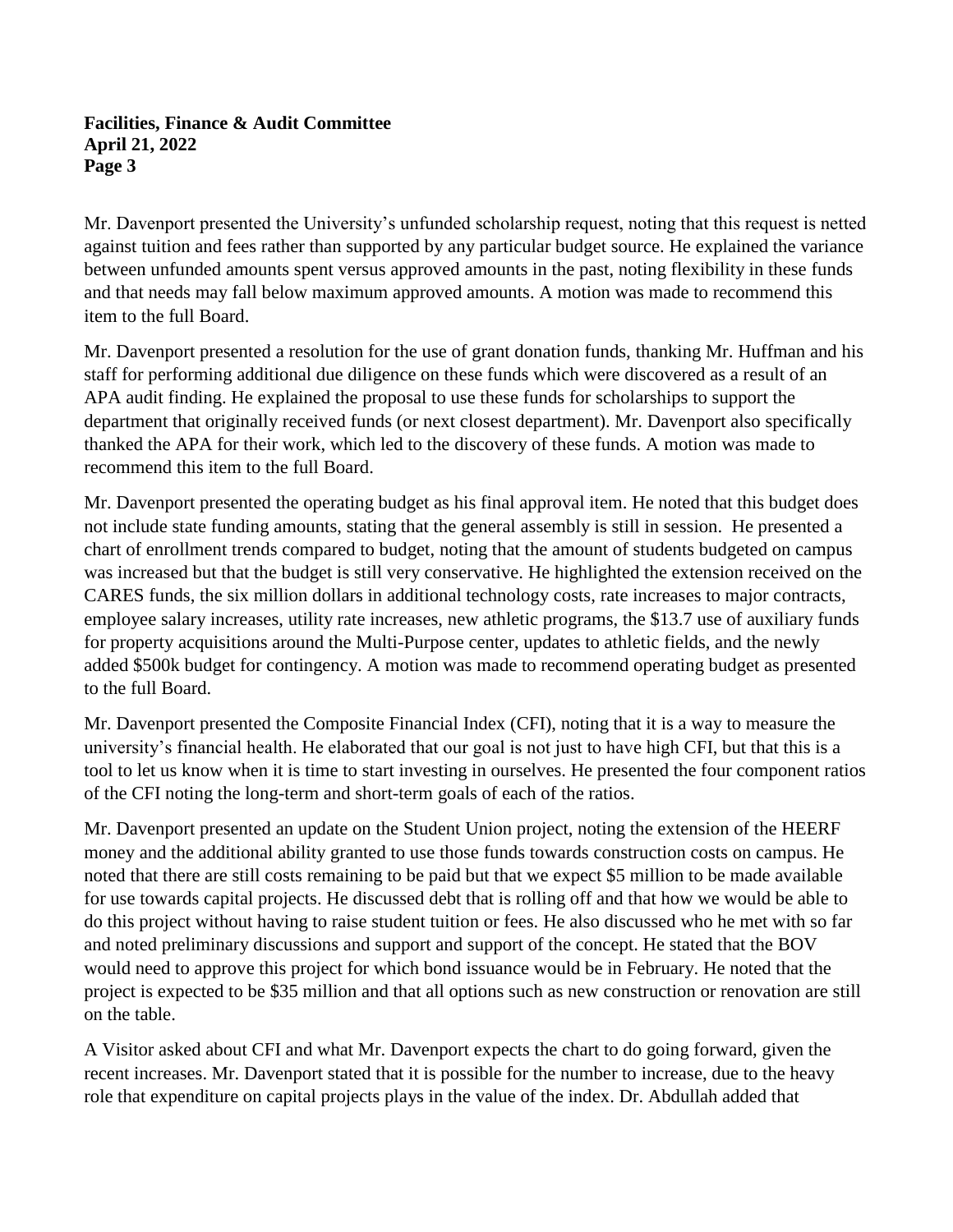construction plays a heavy role in the value of the index, but when we invest back in our institution we expect the composite CFI index to fall back to a value of two.

Mr. Davenport provided an update on the Fall Line Trail.

Mr. Davenport provided updates on where the processes stand for the Academic Commons Building, the Admissions Building, and the M.T. Carter Annex. He noted increased money from the State for infrastructure projects.

Mr. Davenport updated the Committee on the conclusion of the Investments RFP. He discussed the rationale for the final selection of Spider Management and Consequent Capital Management, noting the fully diverse investment staff at Consequent Capital Management and excellent performance net of fees for Spider Management. Mr. Davenport stated that Spider has earned \$27 million for the university since inception of their partnership. He summarized the RFP Selection Committee's conclusions that Spider Management had the best positioning for the possibility of superior returns going forward due to the extensive access to private equity and direct placements. He noted the deep resources of the University of Richmond with respect to endowment management and highlighted the attendance of Spider's CIO for its presentation to VSU.

## **Division of Technology Services**

The Interim Chair called Mr. Edwards to present his report for Technology Services. He highlighted key aspects of technology that will be critical for the university to advance to Level 2, noting the importance of engaging with VITA. He discussed the emphasis his department placed on ensuring that the technology plan is connected to the university's Six Year Plan, namely answering the question of what it will take for the university to reach its digital transformation.

Mr. Edwards provided updates on work related to data integrity across campus systems, updates and implementations, the Banner One-Stop, and the Canvas implementation. He elaborated on the opportunities and benefits he sees with metrics. He noted the positive direction with respect to staffing his department, including the hire of two former VSU IT staff.

Mr. Edwards discussed how "service now process management" will decrease turnaround times for responding to requests. He also noted creation of checklists for the onboarding of new employees.

Mr. Edwards gave an update on the management of IT spending going forward, noting the effort that has been made for departments to understand their true costs of ownership with respect to IT. He emphasized the benefits of working proactively with departments and vendors.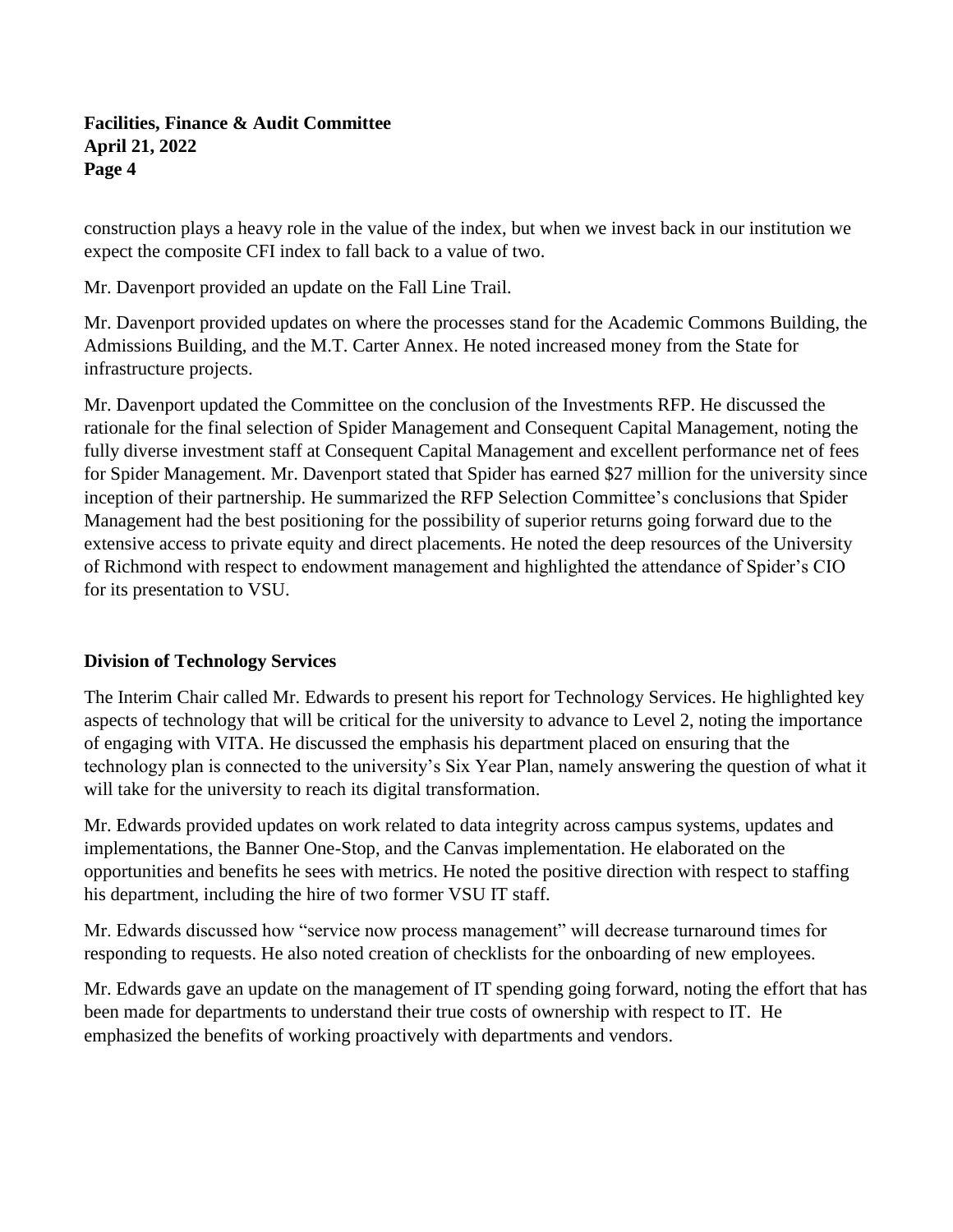A Visitor congratulated Mr. Edwards on implementing this program and working in an integrated manner. The Visitor asked a follow up question if there is a way for the university to work alongside each other to consolidate purchases to realize better rates.

Mr. Phillips, Executive Director of Procurement, replied noting that VASCUPP contracts allow universities to take part in the same contracts and leverage savings.

Dr. Abdullah thanked Mr. Edwards and noted the level of collaboration across areas. He also noted the work Mr. Phillips has done in further the collaboration between Technology Services and Procurement.

# **Division of Internal Audit**

The Interim Chair called Ms. Owens to deliver the Internal Audit report. Ms. Owens presented an update on the status of the Corrective Action Plan, highlighting Internal Audit's weekly meetings with the Division of Compliance. She noted that 15 items have been reviewed and closed since the last Board meeting, thanking the business managers for making sure they are actively working on resolving CAP items. She stated that one new OSIG complaint has been opened.

Ms. Owens provided an update on the 2022 audit plan status and how it will carry forward to the 2022- 2023 audit plan, noting planned financial, IT systems controls, and enrollment audits.

Dr. Abdullah thanked Ms. Owens for her great work. He added how important it is for the BOV to review the Audit Charter. The Chair agreed to postpone approval of the Audit Charter until the Audit Committee has the chance to review and discuss.

Ms. Owens highlighted her objective to make sure that the Audit Charter reflects the best practices outlined by the Institute of Internal Auditors (IIA). She outlined some of the major changes from the previous version of the charter, including the ongoing responsibility of the Chief Audit Executive and the ability of Internal Audit to rely on other auditors.

Ms. Owens provided an update on the process of procuring internal audit software, including trying several software demos and speaking with internal auditors at other state agencies about the software they are utilizing. She stated that she hopes to have a vendor selected by the end of the fiscal year.

Ms. Owens noted that May is internal audit awareness month and a good time to raise awareness about the Internal Audit area. She emphasized the goal of jointly participating with management to review risk related to the university's Strategic Plan.

Ms. Owens concluded her report by informing the Committee that she was appointed by her peers to serve on the Board of Governors for the IIA and also summarized various professional training sessions that she or the staff of the Internal Audit department has attended.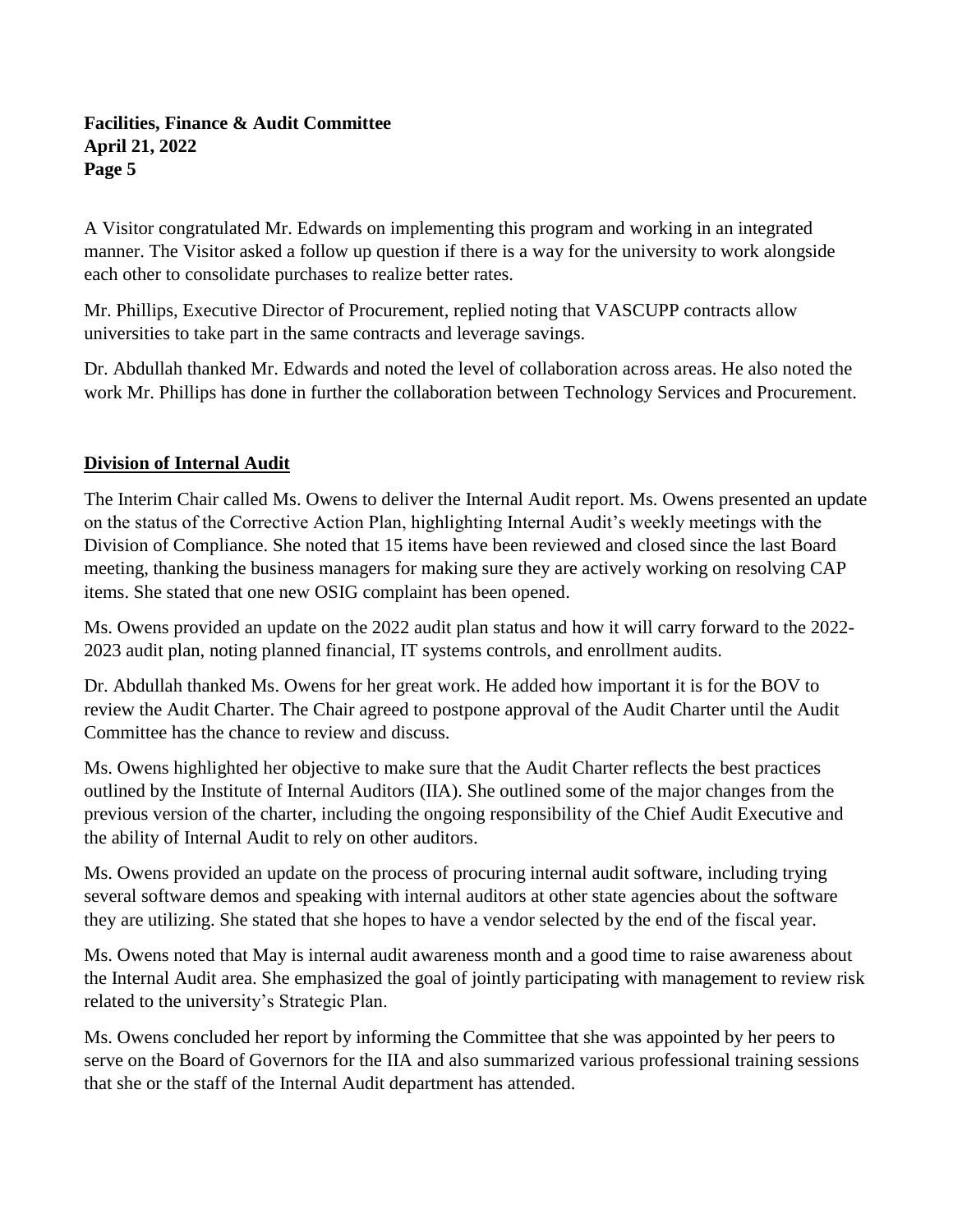## **Division of Compliance**

The Interim Chair called Ms. King-Casey to deliver an update from the Office of Compliance. Ms. King-Casey started her report by clarifying the timeline of when the University's corrective actions would be reflected on an APA audit report. She noted that the most recent APA audit report (FY20) does not reflect the University's recent corrective progress because those changes will not be addressed until future APA audit reports. She further emphasized the need for patience and focus as the University makes deliberate steps toward resolving outstanding audit points and addressing the University's systemic issues.

Ms. King-Casey highlighted the elimination of 15 items from the Corrective Action Plan detail since the last Committee meeting. She emphasized the commitment to working with Internal Audit external auditors regarding their recommendations and the implementation of comprehensive solutions. She noted the intent to create a University Internal Audit and Compliance Committee comprised of University business unit leaders and other stakeholders who will discuss current process improvements and strategize future ways to fortify the University's compliance well-being.

Ms. King-Casey discussed the ongoing recruitment of the Director of EEO/Title IX Compliance, stating that she hopes the process is complete by May.

Ms. King-Casey welcomed George Strudgeon from the Auditor of Public Accounts, who will be overseeing the FY21 annual audit of VSU. She noted some of George's portfolio which includes statewide single audit, Department of Motor Vehicles audits, Department of Education audits, serving on the Steering Committee for Association of Government Accountants Partnership for Intergovernmental Management and Accountability, and serving as a team member, team leader, and concurring reviewer in the *National State Auditors Association* (NSAA) External Quality Control Review Program. The Interim Chair offered additional welcome.

Mr. Reinholtz, the University's former APA auditor, noted that it was a pleasure working with Virginia State University. Moreover, he noted that the FY20 report has been issued and that Mr. Strudgeon is working on the FY21 report.

## **Update on Audit and Compliance Subcommittee**

The Interim Chair yielded to the Rector for an action report. The Rector noted that she is ecstatic about the progress being made in the audit area. She thanked Committee members again for creating the Audit Subcommittee. She commended Ms. Shawri King-Casey for the work she did for the Audit Subcommittee, which included compiling the "Audit Manual." She highlighted the conversations the Subcommittee has had and noted the intent to make sure that the Audit Charter agrees with the Audit